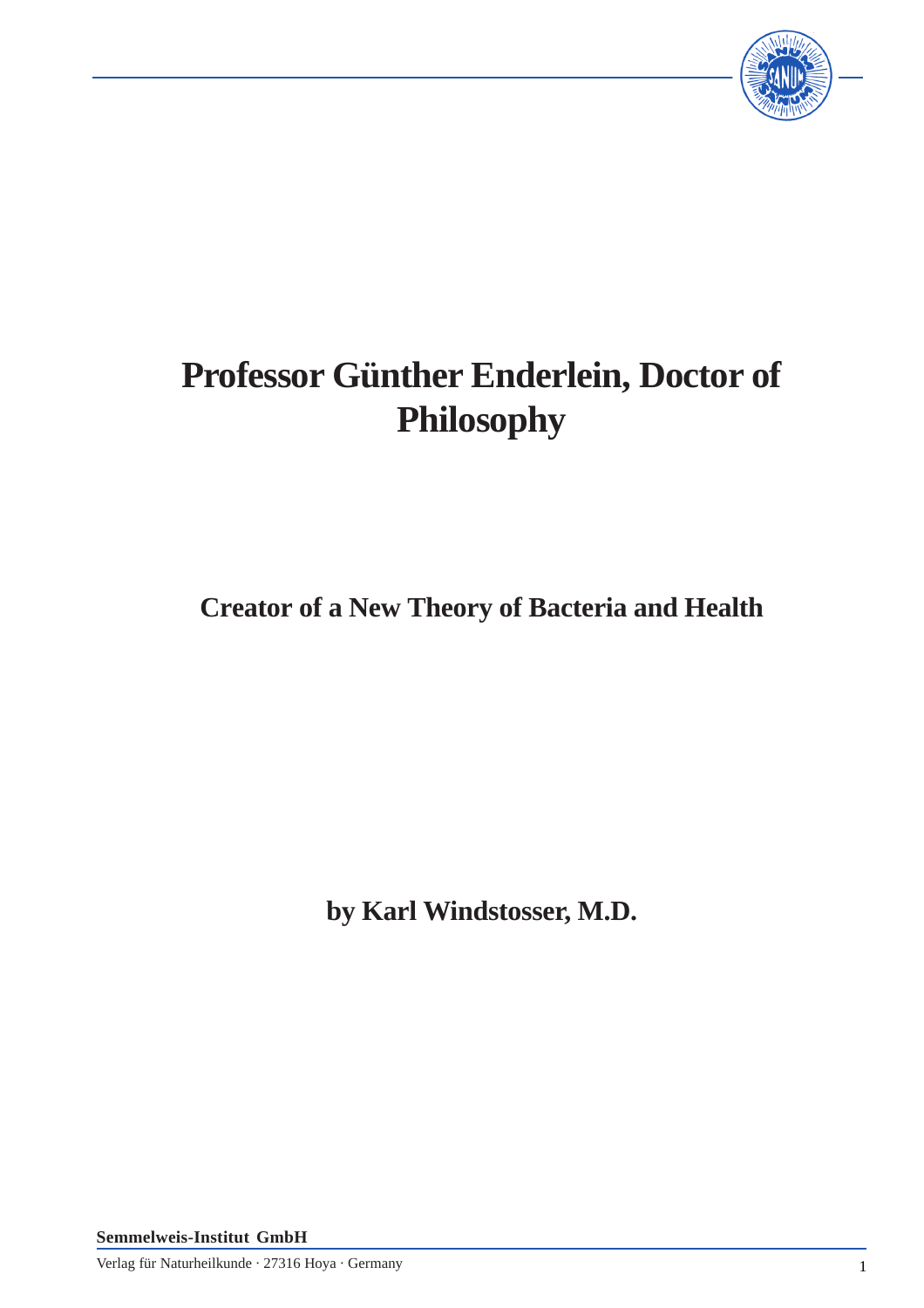

In 1916, the biologist and zoologist *Günther Enderlein* (1872-1968), at that time curator of the Zoological museum of the University of Berlin, lecturing before the members of the Gesellschaft Naturforschender Freunde [Society of Friends of Natural-Science Research], presented for the first time his revolutionary reshaping of bacteriology, which he had worked an and refined during the war years [W.W.1]. Due to the circumstances of the times, he was not able to get his Monograph "Bakterien-*Cyclogenie - Prolegomena zu Untersuchungen über Bau, geschlechtliche und ungeschlechtliche Fortpflanzung und Entwicklung der Bakterien"* [Bacterial Cyclogeny: a Prolegomena to Investigations into the Structure, Sexual and Asexual Reproduction and Development of Bacteria] published until 1925.

Ever since *Cohn* (1870), *Koch* (1876) and *Pasteur* (1880), monomorphism - i.e. the unchangeable form of bacteria - has been dogmatically fixed, even though at first, this theory had been of a provisional nature, intended to serve as a framework for continued research. Even its proponents of the time talked about morphological variations of the microbes discovered or described by them and, in the foreword to his *Bakterien-Cyclogenie* [Bacterial Cyclogeny], *Enderlein* names a number of predecessors and contemporaries who acknowledged the developmental cyclical process which he had described and generalized into a principle. By dint of his tireless investigations and interpretations, he found not only an

explanation of many microbial findings published before him (some heterogeneous, others identical, all differently named), but also the key to many hitherto - and in some cases still - inexplicable processes involving the origin and transmission of diseases, healing and immunity.

## **The Law of Changes Applies Universally**

According to *Enderlein*, all microbes go through a species-specific cycle, which standard bacteriology quite naturally accepts in the case of malaria, but which it continues to resist in the case of bacteria and fungi - even though there is not, in all of nature, an exception to the law of eternal change, nor to the unity of the macrocosm and the microcosm.

"Cyclogeny" means the transformation and traversing of all pathogenic and nonpathogenic germs through all phases (valences), from the limits of visibility and below (the realm of the virus), through the higher-valence phases of the textbook cocci and bacilli, and an up to the fulminant phases of the fungi and their mycelia. The bacterial nucleus (Mych) plays an important role, which was known to *Enderlein*, but whose function he misinterpreted. Its reduplication corresponds to the length of the bacterial body. According to the "Basic Anartatic Law" which *Enderlein* formulated, valence intensification depends an the prevailing pH value of blood or tissue. Bacteria reproduce (and this, too, is a fundamental insight of *Enderlein*'s) either asexually by binary fission or budding ("Auxanogeny") or sexually after preceding

nuclear fusion ("Probaenogeny"). The latter is always the precondition for an upward or downward phase development.

The principle of polymorphism and sexual reproduction (i.e., via nuclear fusion) of bacteria was confirmed 40 years after *Enderlein* by the Nobel Prize winners *Lederburg*, *Taumg* and *Hayes* (cited in *Seeger*, *P.G. "Immungeschehen und Krebs"* [The immunological process and cancer], Verlag Semmelweis Institut, Bremen 1980). Before *Enderlein*, the microbiologist *Mori* in Naples had come to the same opinion.

Of the many new terms which *Enderlein* coined for his theory, only those with particular significance to oncology can be mentioned here. All this new terminology was justified and necessary, because using current standard bacteriological nomenclature, or the designations used by microbial researchers prior to *Enderlein*, would only have led to continued misunderstandings or misinterpretations.

*Enderlein* calls the smallest and lowest bacterial level the "Protits". They consist of naked nuclei  $($ "Mych") without a protoplasmic coat ("Trophosom"). Their onedimensional reproduction leads to the formation of fine threadlets, the "Filits"; two- and threedimensional reproduction creates "Symprotits". All together, these three phases represent "Chondritosis", within which continually alternating phase transitions take place. The Chondrits lie in the viral region (15-300 nm) and are only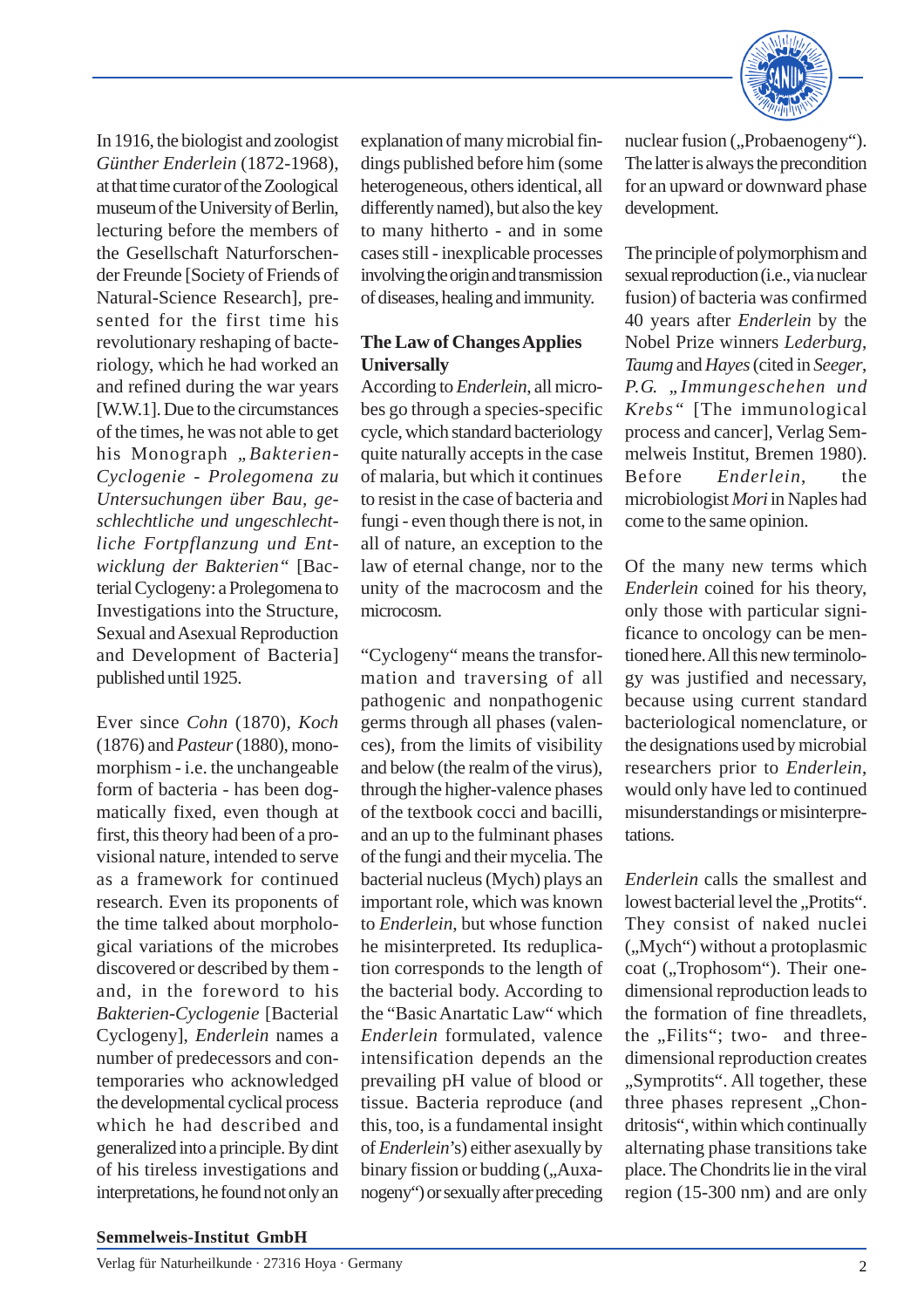

(barely) visible in the darkfield. The bacteriophages, which *Enderlein* interprets quite differently from standard theory, belong to this stage. Bacterial flagella are likewise Filits.

# **Environmental conditions are decisive for pathogenicity**

Higher developmental stages arise - always depending on environmental conditions - through the formation of dual- and multinuclear cells with Trophosoms, in which each reduplication of the nuclei corresponds to the next higher step, and to bacterial length and valence. The names, in sequence, are: "Basit", "Phytit", "Rbabdit", "Linit", "Ascit", "Synascit" and, as the highest developmental form, the Culminante of the "Amoebit", representing the fully developed fungus with all its characteristic properties, such as thread and mycelium formation, etc..

In addition to explaining these morphological phenomena, *Enderlein* succeeded in identifying the most important vertebrate (not invertebrate!) symbiont as "Mucor racemosus fresen 1870" (synonym "Mucor or Micrococcus neoformans Doyen 1902") in all its developmental stages from virus to fungus. In the Chondrit range (see above), it lives in the blood and tissues of healthy people as a physiologically harmless, probably even beneficial, symbiont. However, as soon as the biochemical equilibrium changes, the Chondrits ascend into the higher phases or valences and thereby take on a pathogenic character. This applies to all civilization-induced diseases,

and particularly to cancer. One can also term this **obligate Mucor parasitism**.

Retrograde formation of lower valences can only take place sexually via nuclear fusion, and only if Chondrits are present in sufficient numbers. This process is blocked for sick people. To overcome this, *Enderlein* created the Chondrit vaccine Chondritin, with which a catalytically self-perpetuating retrograde formation is initiated. In order to eliminate the masses of Protits, which result (which process can be traced in the darkfield), a serum is used with higher valences from immunized rabbits.

The accompanying changes, which can be observed in the blood during phasal ascent are characterized by increased to massive infestation of the erythrocytes and leukocytes, as well as the plasma, by balledtogether Protits ("Symplasts"), Basits, Ascits and even higher valences. The anemia induced by erythrocyte decay in these stages is usually unmistakable, even externally - an alarming indication of a pre-cancerous or even manifest malignant growth, provided that none of the other diseases are present that are likewise bound up with pathological endobiosis, such as polyarthritis, hepatitis, multiple sclerosis, radiation poisoning, focal diseases, especially dental, and similar such. With the use of adjuvant dietary modification, holistic stimulation treatment, sanitation, and with the help of *Enderlein* preparations, these conditions - even in the presence of not too advanced carcinosis - can, in time, be induced to reverse themselves.

### **About the nature of a second polymorphism**

In 1932, *Enderlein* recognized the black-spored mold "Aspergillus niger van Tieghen" as the agent of a second facultative pathogenic endobiosis (unlike Mucor racemosus, however, not physiologically present), which, in its overall polymorphism and phase-dependent pathology, is the agent for tuberculosis. In this context, *Fontes* had in 1910 supplied the proof by transmitting the disease via bacteria free filtrates. The Chondrit and Basit phases create disease pictures, which were given all sorts of names by *Enderlein*'s contemporaries (without recognizing their membership in the bacterial cycle), such as: scrofula, lymphatism, camouflaged tuberculosis (Patromikolas), tuberculotoxocosis, paratuberculosis. To this can be added Much's granules and Spenglers fragments. Other researchers have dedicated themselves to the useful application of these phenomena, such as: *Pirquet*, *Ponndorf* and *Spengler*, mentioned above.

The Basit, Linit and Ascit stages of Aspergillus are the short and long rods of ..Sclerothrix tuberculosis Koch 1882", acid proof and nonacid proof, whose culturing *Enderlein* describes precisely in all phases from Protit up to the sporeforming Aspergillus.

To treat tubercular and pretubercular diseases, *Enderlein* proposed various possibilities, each of which, in different concentrations, were to be administered subcutaneously, intramuscularly or orally, depending an the disease picture.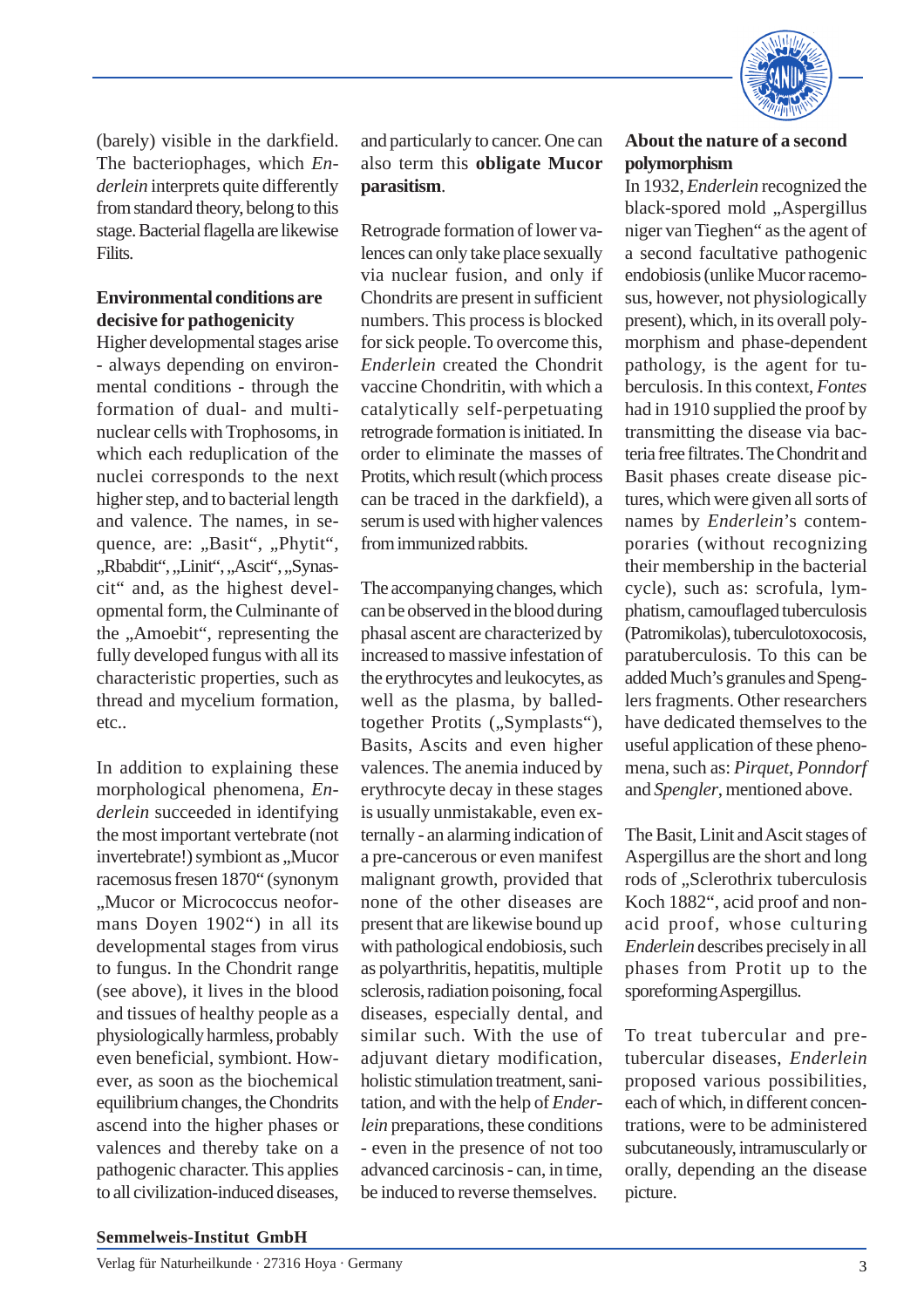

- 1. The stabilized, hence nonpathogenic, Aspergillus, or tuberculosis, Chondritin, whose effect is as described for the Endobiont Chondritin.
- 2. The Caretta Chondritin as the phase of the cycle of the culture of "Sclerothrix antituberculosis Friedmann 1920", of the tuberculosis agent for the giant seaturtle, "Thalassochelis caretta". It is not pathogenic in man, but rather acts therapeutically in humans as a kind of homeopathic nosode. To *Friedrich Franz Friedmann*, who was subject to many attacks and slanders during his life, we owe a debt of gratitude for researching and instituting this therapeutic agent, which has fallen into obscurity only because of the rise of chemotherapy against tuberculosis.
- 3. The vaccine of Sclerothrix tuberculosis Koch, containing higher valences than the Chondritin, and thus only usable percutaneously.
- 4. The sea-turtle tuberculosis vaccine, acid proof and non-acid proof.
- 5. The tuberculosis sera from rabbits immunized against Sclerothrix tuberculosis Koch. Mode of action is like that of the Endobiont sera.
- 6. In cases where endobiontic and tubercular parasitosis are present simultaneously, the Pliogen Chondritin consisting of Mucor and Aspergillus Chondrits.

#### **Fundamental views of blood processes**

Besides these preliminary research results and therapeutic consequences with regard to the Mucor and Aspergillus cycles, *Enderlein* published, after 1937, his views concerning the cancer-specific (or carcinogenic) character of the higher developmental stages of the Mucor Endobiont. His argument was structured thus:

- 1. Human blood is not sterile, as had been previously supposed, but rather harbored, in all cases, a minuscule parasite. It had not been detected up to now because it existed primarily in an unusual, not-yet described microbial form, namely in the submicroscopic Chondrit stage. This most primitive developmental stage is on the order of magnitude of bacterial flagella which, according to *Enderlein*, likewise belong to the species specific cycle. The seeming sterility of standard blood cultures is explained by the fact that these stages, with their parasitic characteristics, are extremely difficult to culture in artificial culture media, and only develop very slowly and poorly. However, in blood taken under sterile conditions and then incubated or even held at room temperature, it will develop over the course of several weeks into lively growth.
- 2. One can recognize that parasites are living in the erythrocytes of fresh blood by their germination to free Chondrits into the blood serum.
- 3. The relationship between the infection of the erythrocytes and the disease of cancer is shown by the increase in:
	- a) the number of infected erythrocytes,
	- b) the number of parasites per

infected erythrocyte and

- c) the valence (Dynamovalence) or size of the erythrocyte inclusions.
- 4. The lively mobility of the blood's bacterial form confirms its existence as a special organism in native preparation.
- 5. Free and nucleus enclosed or cell-plasma enclosed Symprotits and Symprotit barbells are also to be found in tumors, usually in vast numbers.
- 6. Bacterial rods can also be found (albeit rarely) growing out of tumor cells and tumor nuclei.
- 7. Higher forms of bacterial development, such as Cystits, Thecits, etc. can also be cultured in blood (or nutrient glucose broth) and can be found in massive numbers in tumors, either free or in cell bodies.
- 8. In tumor sections, one can observe the highest developmental forms found in the human body of the developmental cycle of the parasite, namely the fungal mycelium ("*Entwicklungsgeschichte der Bakterien"* [Developmental history of bacteria, Book I, Vol. 3).

# **All microbes exhibit alternating manifestation forms**

*Enderlein* observed in blood and in tumors three types of organisms: bacterial rods, mycelia and Chondrits or Symprotits. He considered the latter to be the most primitive developmental stage of microorganisms. In his seminal work, *"Bakterien-Cyclogenie"* [Bacterial Cyclogeny], Berlin & Leipzig 1925, he described his discovery that viruses, bacteria and fungi are nothing but alternating manifestation forms of a particular microbe.

#### **Semmelweis-Institut GmbH**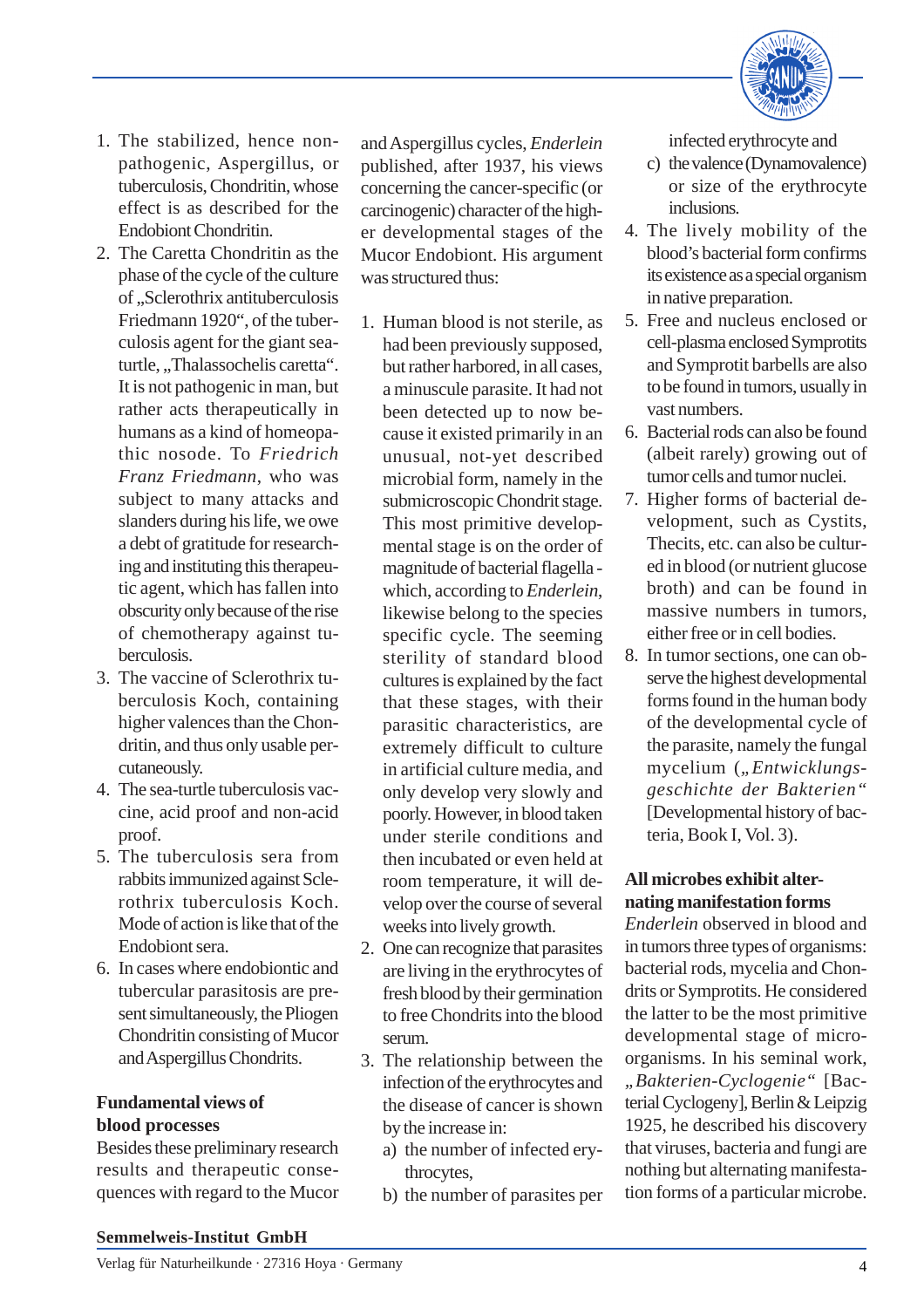

They had been considered to be different species only, because in the short incubation times normally used, only one Phase of the microbes would have time to develop. If one were to brood the culture of a certain bacterium for a longer time, then one could observe the bacteria developing, over various intermediate steps, into a fungus (previously thought erroneously to be due to "contamination").

The triggering energy for this process comes, according to *Enderlein*, from increasing acidification (falling pH) of the nutrient medium by bacterial metabolic products. In an alkaline environment, the fungal phase would immediately revert to a primitive phase. This closed circular upward and downward development of the

microorganisms is what he termed Cyclogeny, reversible thus:



The Endobiont, as he called the cancer-causing microorganism, had, of all the bacteria he had thus far classified, the most manifold developmental phases. *Enderlein* considered it to be a cohabiting organism living in mutual dependence with animal cells. The bacterium could attain certain developmental stages only within animal cells, which in turn could not live without the metabolic assistance of the Endobiont. Each is mutually dependent on the other. *Enderlein* saw malnutrition as the actual factor leading the Endobiont

to change from a useful cell occupant to the instigator of all diseases.

*Enderlein* chose as the mono for some of his studies a saying from Lao-Tse which applied exactly to the bacterial cycle:

"When things attain to their fullest development, each one returns to its origins."

The isopathic preparations developed by *Enderlein* were produced under his personal supervision in his laboratory in Hamburg-Aumühle until shortly before his death in 1968. SANUM-Kehlbeck took over production and management in 1975. The earlier names of the preparations were then changed, and some new preparations have since been added as well.

| Comparison of the new and former names of the preparations cited in this article:             |                                                             |                                                                                         |
|-----------------------------------------------------------------------------------------------|-------------------------------------------------------------|-----------------------------------------------------------------------------------------|
| IBICA's former name of<br>preparation                                                         | Active ingredient                                           | SANUM-Kehlbeck's name of<br>preparation                                                 |
| SYMBIONT-CHONDRITIN<br>(formerly Endobiont-Chondritin,<br>Mutalin)                            | Mucor racemosus                                             | MUCOKEHL injections, tablets, drops,<br>eye drops, suppositories, capsules,<br>ointment |
| <b>TBC-CHONDRITIN</b><br>(formerly Nivellantin)                                               | Aspergillus niger                                           | NIGERSAN injections, tablets, drops,<br>suppositories, capsules                         |
| PENICILLIUM 50-CHONDRITIN<br>(formerly Plattoxin)                                             | Penicillium chrysogenum<br>(synonym of Penicillium notatum) | NOTAKEHL injections, tablets, drops,<br>suppositories, capsules, ointment               |
| <b>LATARRH-CHONDRITIN</b>                                                                     | Penicillium roquefortii                                     | FORTAKEHL injections, tablets,<br>drops, suppositories, capsules                        |
| ENDERLEIN 30-CHONDRITIN<br>(formerly Pliogen-Chondritin Enderlein,<br>Permeatin, Sclerothrix) | Mucor racemosus/<br>Aspergillus niger                       | <b>SANKOMBI</b> drops                                                                   |
| <b>SVS.-ENDERLEIN</b>                                                                         | Mycobacterium phlei                                         | UTILIN,, S" injections, drops,<br>suppositories, capsules                               |
| <b>SV-ENDERLEIN</b>                                                                           | Bacillus subtilis                                           | <b>UTILIN</b> injections, drops,<br>suppositories, capsules                             |

#### **Semmelweis-Institut GmbH**